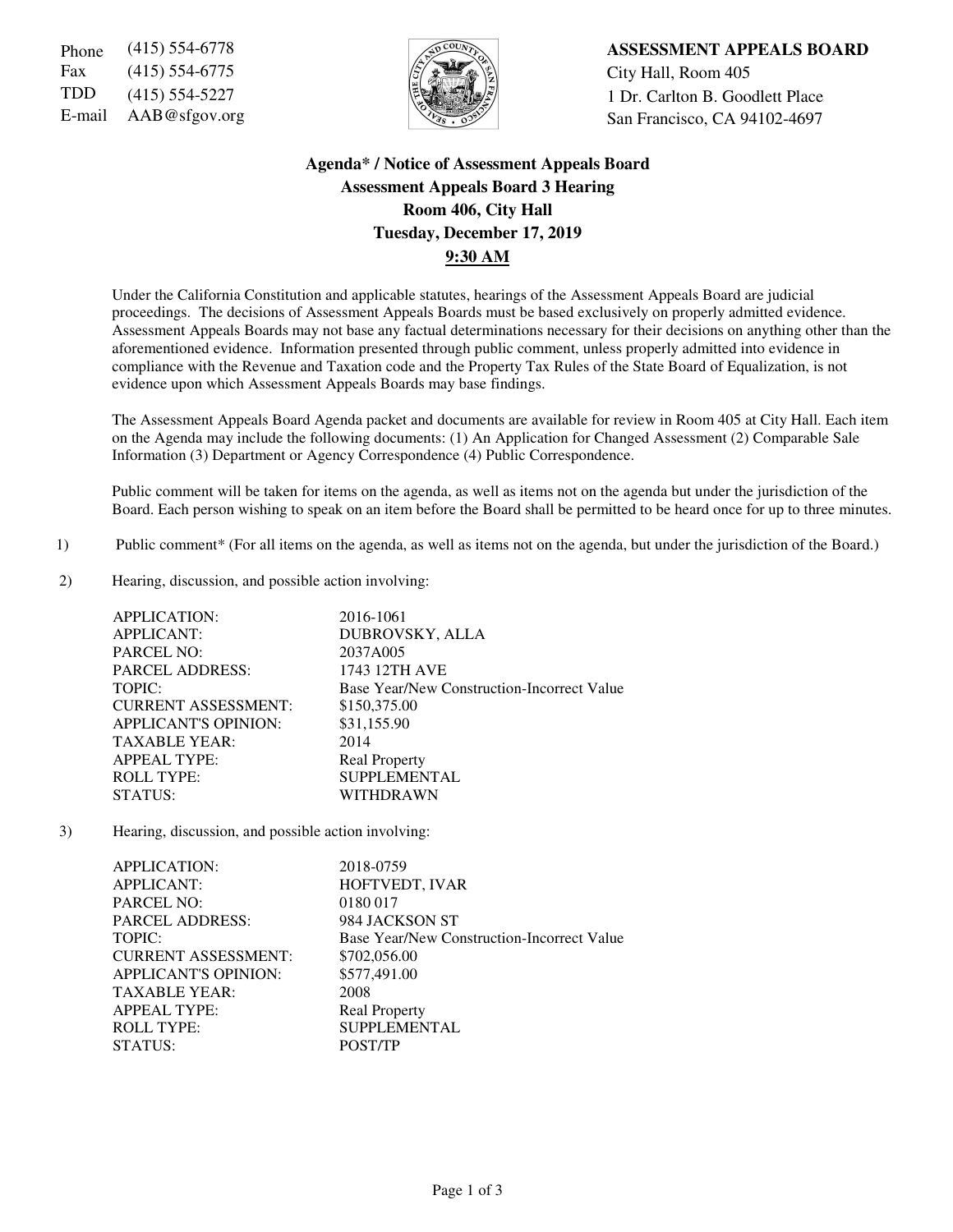Fax (415) 554-6775  $\sqrt{\frac{5}{2}}$  City Hall, Room 405



## 4) Hearing, discussion, and possible action involving:

| APPLICATION:                | 2019-0015                                  |
|-----------------------------|--------------------------------------------|
| <b>APPLICANT:</b>           | <b>GISIGER, ROBERT</b>                     |
| <b>PARCEL NO:</b>           | 2032 028                                   |
| <b>PARCEL ADDRESS:</b>      | 1139 MORAGA ST                             |
| TOPIC:                      | Base Year/New Construction-Incorrect Value |
| <b>CURRENT ASSESSMENT:</b>  | \$225,000.00                               |
| <b>APPLICANT'S OPINION:</b> | \$64,000.00                                |
| <b>TAXABLE YEAR:</b>        | 2018                                       |
| <b>APPEAL TYPE:</b>         | <b>Real Property</b>                       |
| <b>ROLL TYPE:</b>           | <b>SUPPLEMENTAL</b>                        |
| STATUS:                     | POST/TP                                    |

5) Hearing, discussion, and possible action involving:

| <b>APPLICATION:</b>         | 2019-0115                                     |
|-----------------------------|-----------------------------------------------|
| <b>APPLICANT:</b>           | <b>RUBY ANN JONES IRREVOC TRUST</b>           |
| <b>PARCEL NO:</b>           | 1286 025                                      |
| <b>PARCEL ADDRESS:</b>      | 1312 - 1314 COLE ST                           |
| TOPIC:                      | Base Year/Change in Ownership-Incorrect Value |
| <b>CURRENT ASSESSMENT:</b>  | \$1,400,000.00                                |
| <b>APPLICANT'S OPINION:</b> | \$500,000.00                                  |
| <b>TAXABLE YEAR:</b>        | 2012                                          |
| <b>APPEAL TYPE:</b>         | <b>Real Property</b>                          |
| <b>ROLL TYPE:</b>           | <b>SUPPLEMENTAL</b>                           |
|                             |                                               |

6) Hearing, discussion, and possible action involving:

| APPLICATION:                | 2019-0169                |
|-----------------------------|--------------------------|
| <b>APPLICANT:</b>           | <b>GREEN, SYDNEY</b>     |
| <b>PARCEL NO:</b>           | 1029 073                 |
| <b>PARCEL ADDRESS:</b>      | 2999 CALIFORNIA ST, #705 |
| TOPIC:                      | Decline in Value         |
| <b>CURRENT ASSESSMENT:</b>  | \$836,400.00             |
| <b>APPLICANT'S OPINION:</b> | \$753,990.00             |
| <b>TAXABLE YEAR:</b>        | 2019                     |
| <b>APPEAL TYPE:</b>         | <b>Real Property</b>     |
| <b>ROLL TYPE:</b>           | <b>REGULAR</b>           |
|                             |                          |

7) Hearing, discussion, and possible action involving:

| APPLICATION:                | 2019-0214             |
|-----------------------------|-----------------------|
| <b>APPLICANT:</b>           | HETRICK, SHANNON      |
| <b>PARCEL NO:</b>           | 4591C403              |
| <b>PARCEL ADDRESS:</b>      | 5510 HUDSON AVE, #202 |
| TOPIC:                      | Decline in Value      |
| <b>CURRENT ASSESSMENT:</b>  | \$665,000.00          |
| <b>APPLICANT'S OPINION:</b> | \$625,000.00          |
| <b>TAXABLE YEAR:</b>        | 2019                  |
| <b>APPEAL TYPE:</b>         | <b>Real Property</b>  |
| <b>ROLL TYPE:</b>           | <b>REGULAR</b>        |
|                             |                       |